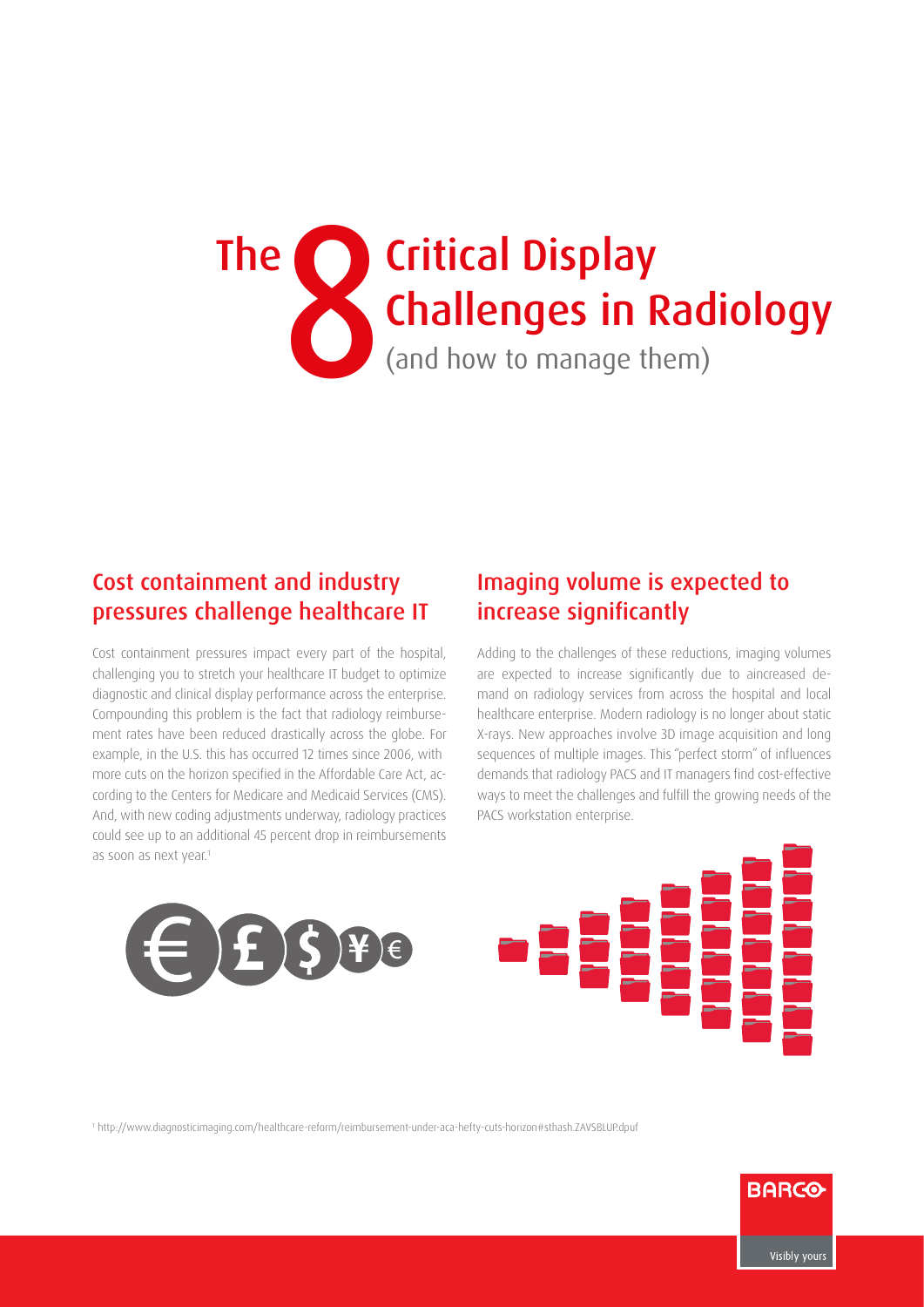### **There are eight critical questions to ask regarding your near-term display setup and operations:**

#### **Have you upgraded from Microsoft Windows XP?**

Microsoft's official support for XP will end in April of 2014. It is **Have you upgraded from Microsoft Windows XP?**<br>Microsoft's official support for XP will end in April of 2014. It is<br>imperative to remain current with PACS applications in this environment because PACS providers will end support for Windows XP installations. In addition, users on Windows XP will no longer receive software updates from Microsoft, including critical security updates to guard against malware that can be used to breach Protected Health Information (PHI).



# **2**

#### **Are you already using LED backlight technology?**

LED backlight technology is already replacing CCFL (cold cathode fluorescent lamps); and the benefits of LED technology over CCFL are well-known, such as higher brightness, longer useful life, lower power consumption, and the lack of mercury. For these reasons, LEDs have become the de facto technology of preference in many industries, including healthcare.





#### **Are you already using an automated process for DICOM QA?**

Manual calibration and asset management results in severe ineffi-Are you already using an automated process for DICOM QA?<br>
Manual calibration and asset management results in severe ineffi-<br>
ciencies. The benefits of automated DICOM QA are numerous, including streamlined central management, intervention-free calibration, and more effortless compliance to international standards.



#### **Do your radiologists prefer a dual-head display or a Fusion single display viewing format?**

Physician preference now favors Fusion displays systems over the traditional dual-head option. In a recent study of the Coronis Fusion 6MP display system compared to 3MP dual-head displays, the average time per com-**4**

puted radiography (CR) case was 19 percent less on the Coronis Fusion 6MP display system, compared to the 3MP models, indicating a statistically significant productivity gain.<sup>2</sup> Since many providers run a variety of viewing formats, it is preferable that your operations support both formats in a single system for unified QA.



2 http://www.auntminnie.com/index.aspx?sec=sup&sub=pac&pag=dis&ItemID=101911

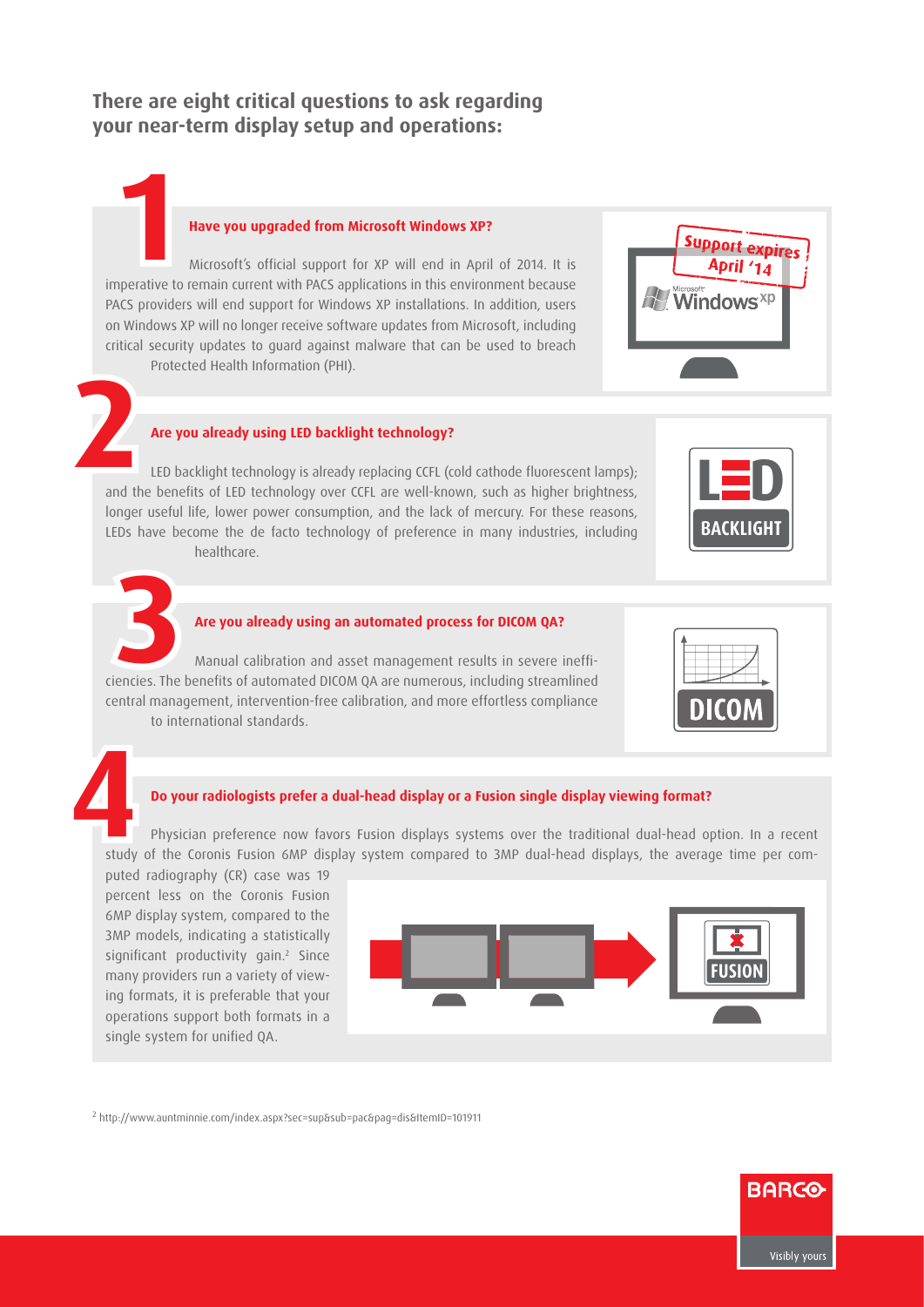**5** 

#### **Are you still predominantly using grayscale technology?**

Color content in modalities and applications has greatly increased, resulting in a heightened demand for color over grayscale technology.



#### **Are you compliant with the updated ACR-AAPM-SIIM-DIN technical standards?**

The ACR-AAPM-SIIM technical standards for electronic practice in medical imaging were updated in 2012, and changed to reflect recent technology trends as well as the increased sophistication of radiology regarding digital imaging technology and techniques. In the DACH region (Germany, Austria and Switzerland), the DIN standard will be updated in 2014. **6**



#### **Due to budget limitations, are you facing a partial workstation fleet upgrade?**

Partial PACS display replacement can add significant burden for IT teams as new technology adds multiple platforms that need to be supported and types of hardware configurations increase within the enterprise. This requires extensive backward compatibility understanding and training on new components. **7**





#### **Are you still viewing tomography images outside your PACS?**

BTO (Breast Tomosynthesis Object) is now the DICOM standard for improved sharing and storing of tomography images. And with the availability of standardized data sets of tomography images, PACS companies are rapidly adding support for viewing and diagnosis of these images within their PACS applications. Further information indicates that in the near future there will be numerous PACS companies that will incorporate tomography modules within their PACS software, indicating continued support for this trend.



Barco offers a comprehensive Technology Refresh program to help you adapt your healthcare display enterprise by migrating to the latest healthcare display systems. Now, you can take advantage of cutting-edge display technologies, improve compliance and **reduce costs** by adopting an effective migration path.